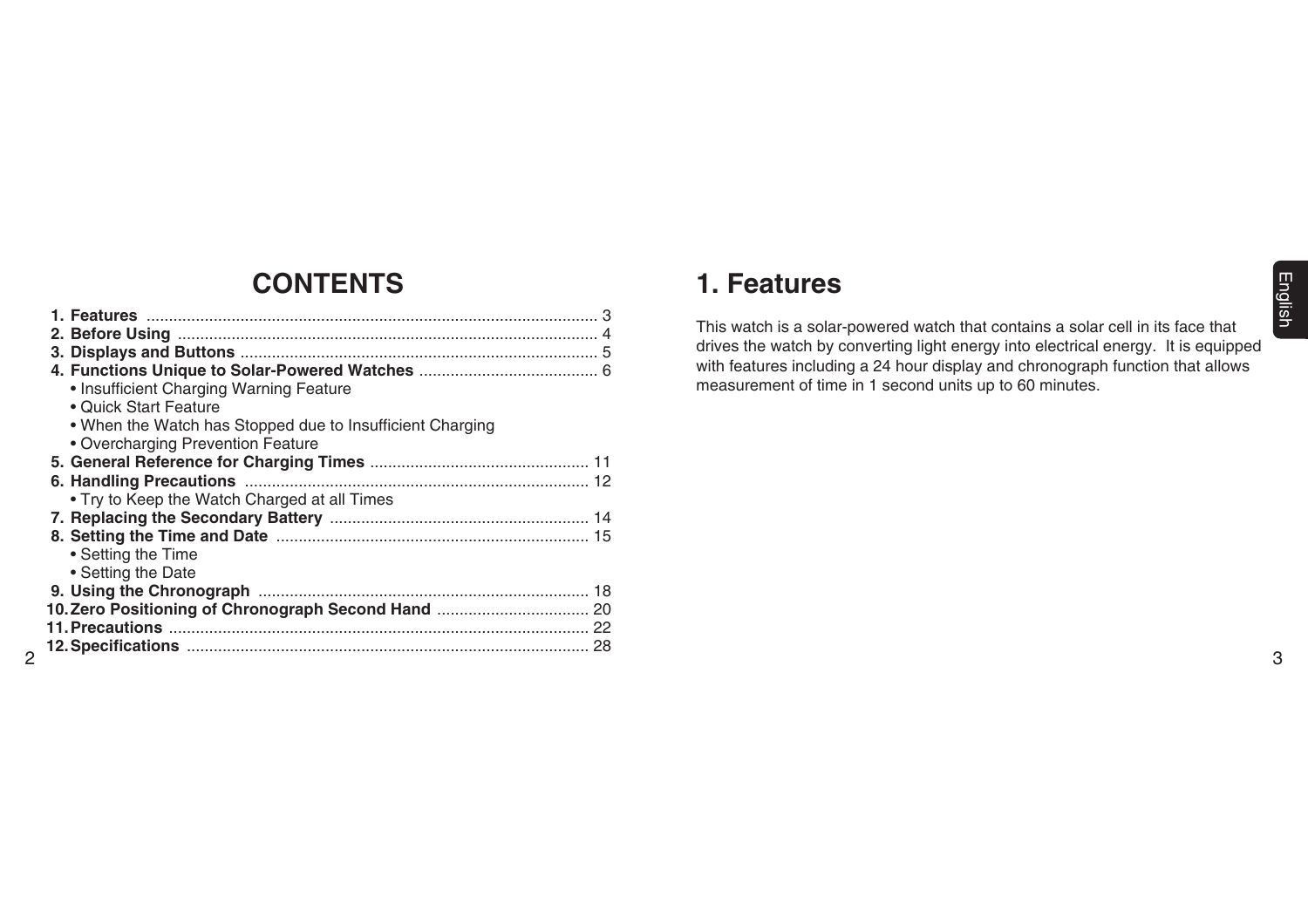# **2. Before Using**

This watch is a solar-powered watch. Please fully charge the watch before using by exposing it to light.

A secondary battery is used in this watch to store electrical energy. This secondary battery is a clean energy battery that does not contain mercury or other toxic substances. Once fully charged, the watch will continue to run for about five months without additional charging.

### **<Proper Use of this Watch>**

To use this watch comfortably, make sure to recharge it before it stops running completely. Since there is no risk of overcharging (Overcharging Prevention Feature), it is recommended that the watch be recharged everyday.

# **3. Displays and Buttons**



The design varies depending on the model.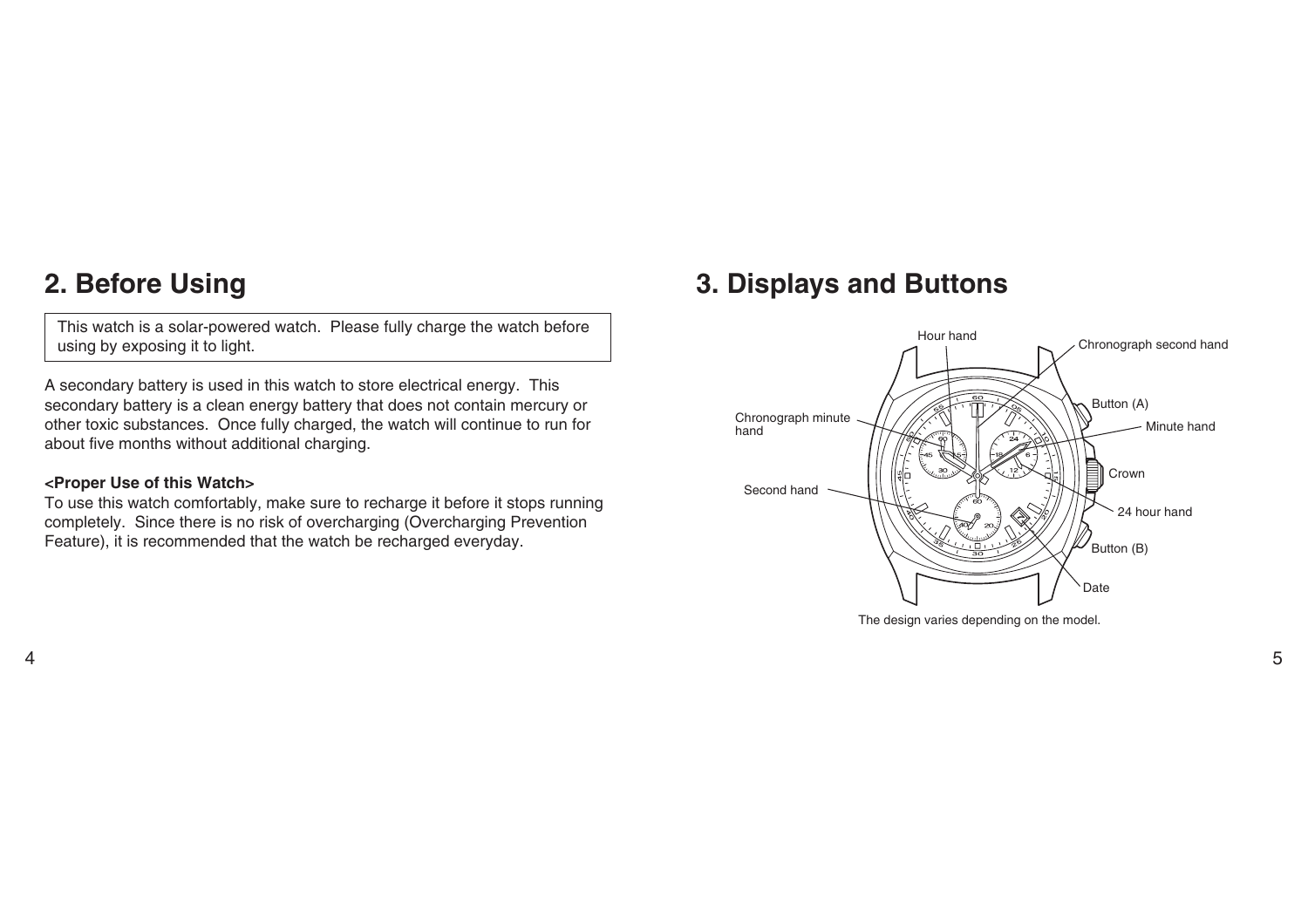# **4. Functions Unique to Solar-Powered Watches**

When the watch becomes insufficiently charged, the following warning features will be activated to inform the wearer that the watch is insufficiently charged.



**[Insufficient Charging Warning Feature]**

The watch hands resume 2-second interval movement when the watch is charged by exposing to light. However, the time is incorrect as a result of the watch having stopped due to being insufficiently charged. Sufficiently charge the watch until it resumes 1 second interval movement and reset the time before use.

**[Stopped]**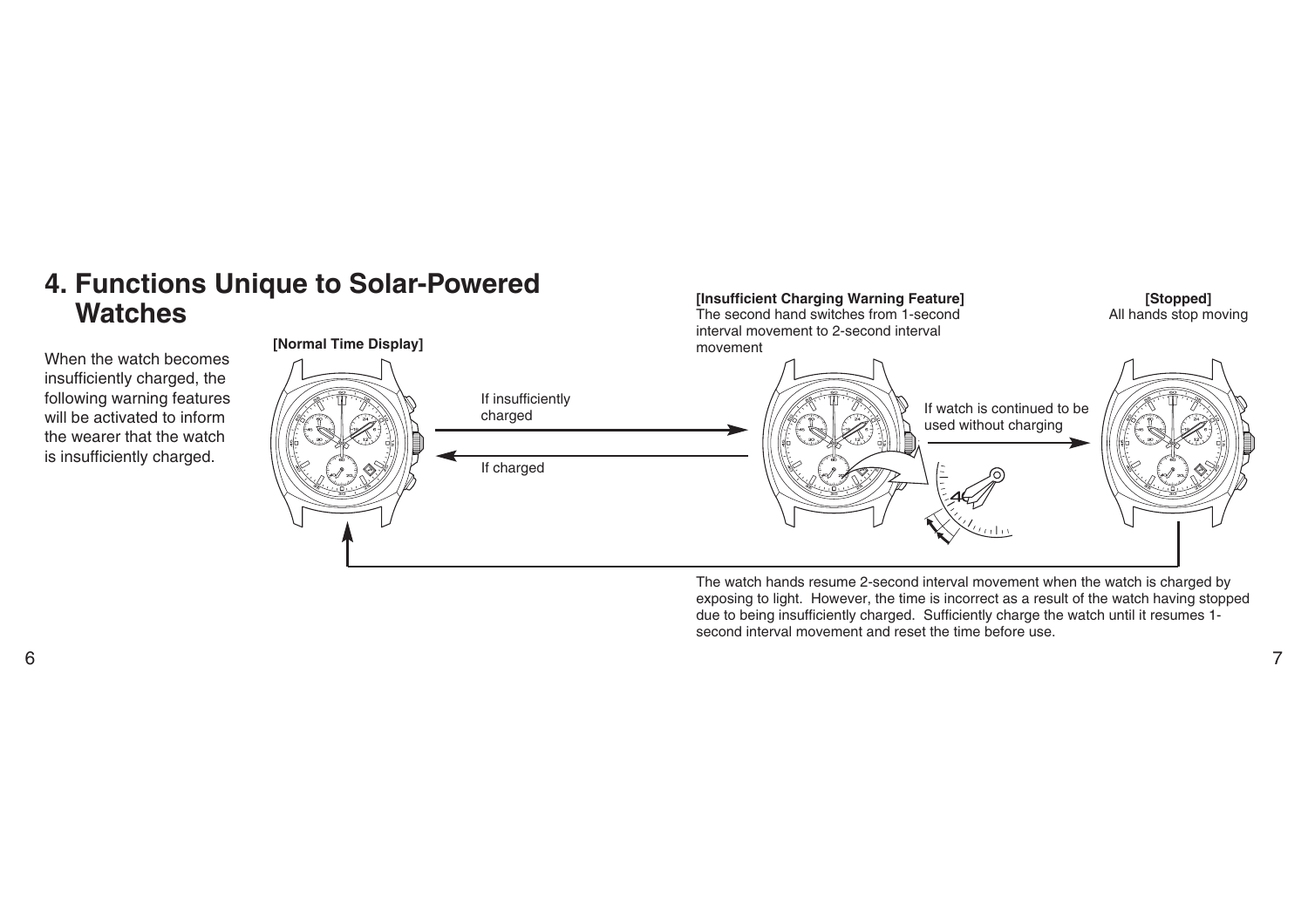### **[Insufficient Charging Warning Feature]**

When the capacity of the secondary battery decreases as a result of light not shining on the solar cell, the second hand switches from 1-second interval movement to 2-second interval movement (insufficient charging warning feature). Although the watch continues to keep time accurately at this time, the watch stops after about 5 days have elapsed after the second hand has switched to 2-second interval movement. When this happens, charge the watch by exposing it to light until the second hand returns to 1-second interval movement.



- **Notes:** During chronograph
	- measurement, measurement stops and the chronograph second hand is reset to the 0 seconds position.
	- The chronograph minute hand stops at any arbitrary position. Return it to the 0 minutes position by pressing button (B).

### **[Quick Start Feature]**

If the watch has stopped as a result of being insufficiently charged, the second hand will begin 2-second interval movement and the watch will begin to run about 10 seconds after the watch is exposed to light (approx. 500 lx). (The time until the hands begin to move varies depending on the model.) Please note, however, that the watch will stop again if the watch is blocked from the light and is not sufficiently charged.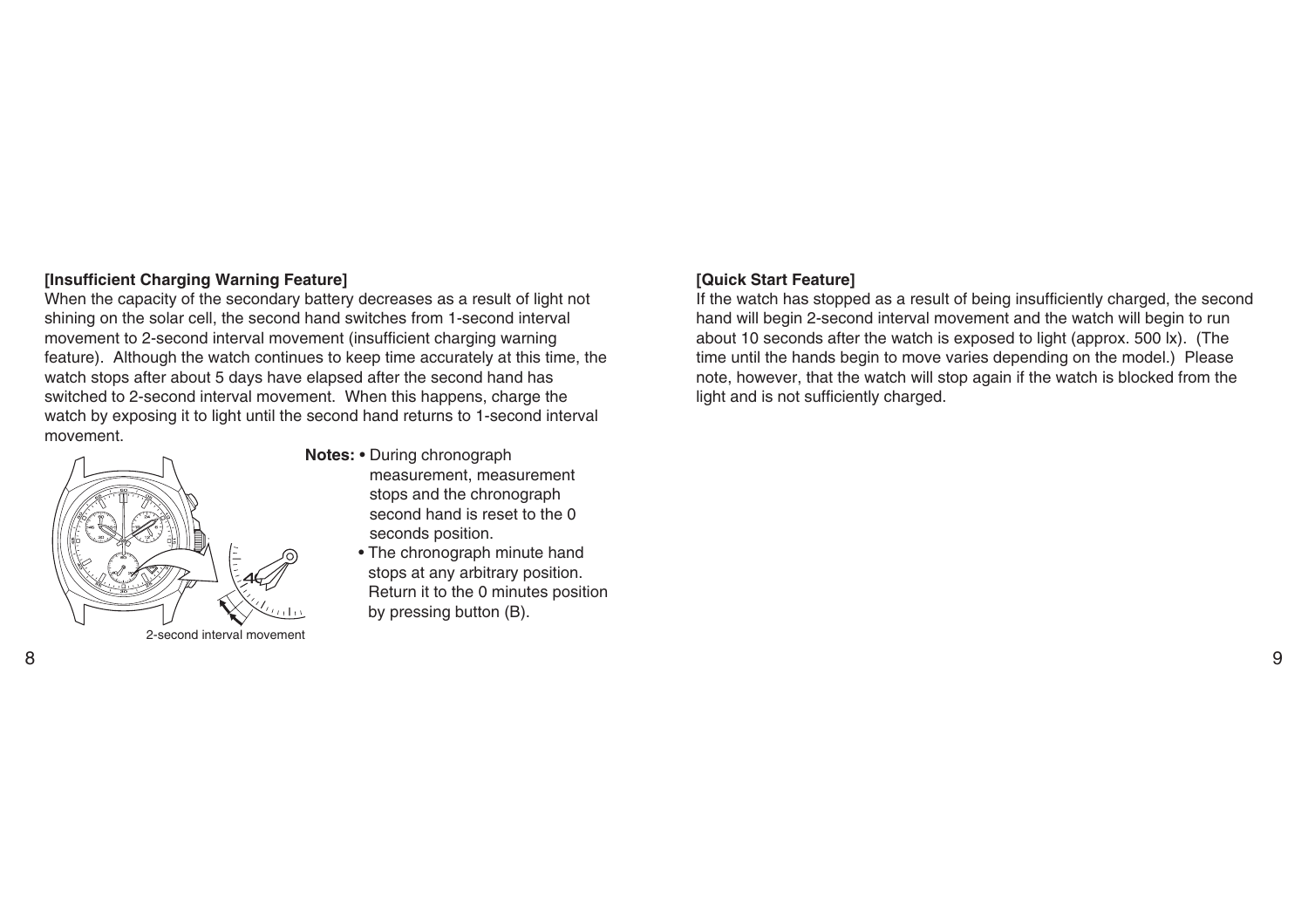### **[When the Watch has Stopped due to Insufficient Charging]**

When the capacity of the secondary battery decreases as a result of the solar cell not being exposed to light, the watch will stop due to being insufficiently charged. The Quick Start Feature will be activated and the hands will begin to move if the solar cell is exposed to light. Sufficiently charge the watch by exposing to light so that it returns to the normal time display (1-second interval movement).

**Note:** • The time is incorrect when the watch has stopped as a result of being insufficiently charged even if the watch starts to run. Reset the watch to the correct time before using.

### **[Overcharging Prevention Feature]**

The overcharging prevention feature is activated when the secondary battery is fully charged so that it is not charged further.

# **5. General Reference for Charging Times**

Recharging time varies according to the watch model (such as the color of the dial). The times in the table below should therefore only be used as a rough reference.

<sup>\*</sup> Charging time refers to the amount of time during which the watch is continuously exposed to light.

|                                         |                                                                            | Charging time |                                                                                                       |                  |  |
|-----------------------------------------|----------------------------------------------------------------------------|---------------|-------------------------------------------------------------------------------------------------------|------------------|--|
| Illuminance<br>$(\mathsf{I}\mathsf{x})$ | Environment                                                                | One day usage | Charging time from the<br>stopped state to normal<br>hand movement<br>(1-second interval<br>movement) | Full charge time |  |
| 500                                     | Inside an ordinary office                                                  | 3 hours       | 30 hours                                                                                              |                  |  |
| 1.000                                   | Under a fluorescent lamp (30 W) at<br>a distance of 60-70 cm (24-28 in)    | 2 hours       | 14 hours                                                                                              |                  |  |
| 3.000                                   | Under a fluorescent lamp (30<br>W) at a distance of 20 cm $(8 \text{ in})$ | 30 minutes    | 5 hours                                                                                               | 80 hours         |  |
| 10.000                                  | Outdoors, cloudy                                                           | 9 minutes     | 2 hours                                                                                               | 25 hours         |  |
| 100.000                                 | Outdoors, summer and sunny<br>under direct sunlight                        | 3 minutes     | 16 minutes                                                                                            | 11 hours         |  |

Full charge time: Time to fully recharge the watch after it has stopped.

One day usage: Time required for recharging the watch to run for 1 day with normal hand movement (1-second interval movement).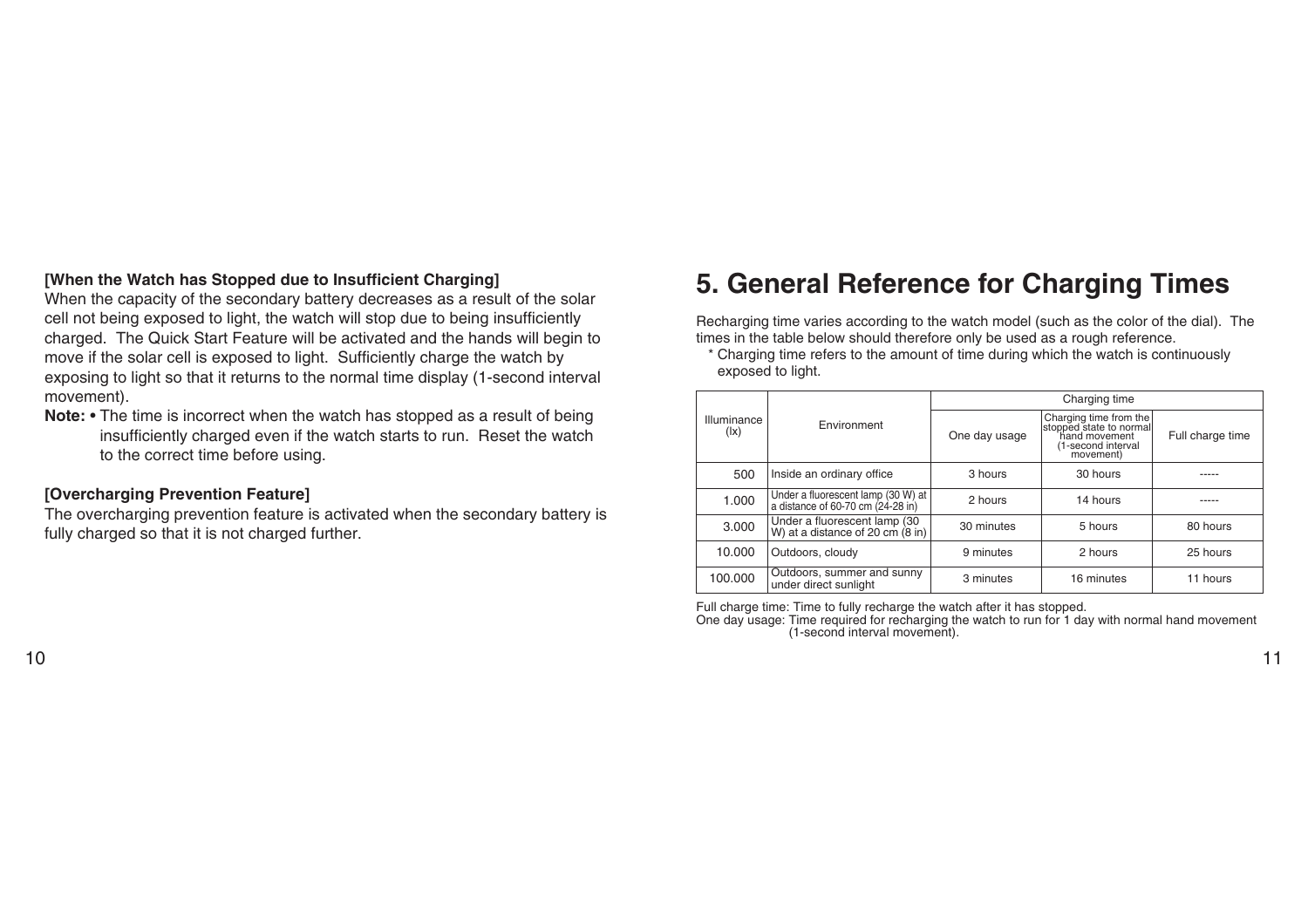# **6. Handling Precautions**

### **<Try to Keep the Watch Charged at All Times>**

Please note that if you wear long sleeves, the watch can easily become insufficiently charged as a result of the watch being covered and not being exposed to light. The watch will continue to run properly if it is placed in as bright a location as possible even when not being worn.

### **Charging Precautions**

- Allowing the watch to reach high temperatures during recharging can damage the watch. Avoid recharging in locations that can reach high temperatures (about 60°C /140°F or higher).
- Examples: Charging by placing the watch in close proximity to a light source that easily becomes hot such as an incandescent lamp or halogen lamp.
	- Charging the watch in a location that can easily become hot such as on an automobile dashboard

• When charging using the light from an incandescent lamp, charge while being careful that the watch does not become excessively hot by placing at a distance of at least 50 cm (20in) from the lamp.

### **Handling of Secondary Battery**

- Please do not attempt to remove the secondary battery from the watch.
- If the secondary battery has been unavoidably removed, store it in a location out of the reach of small children to prevent accidental swallowing.
- If the secondary battery should happen to be swallowed, please consult a physician and seek medical attention immediately.

### **Only Use the Specified Secondary Battery**

- Never use a secondary battery other than the secondary battery used in this watch. Although the watch is designed not to operate if another type of secondary battery is installed, since this may result in overcharging that can cause the secondary battery to rupture, there is the risk of both damage to the watch and injury to the wearer.
- Only use the specified secondary battery when replacing the secondary battery.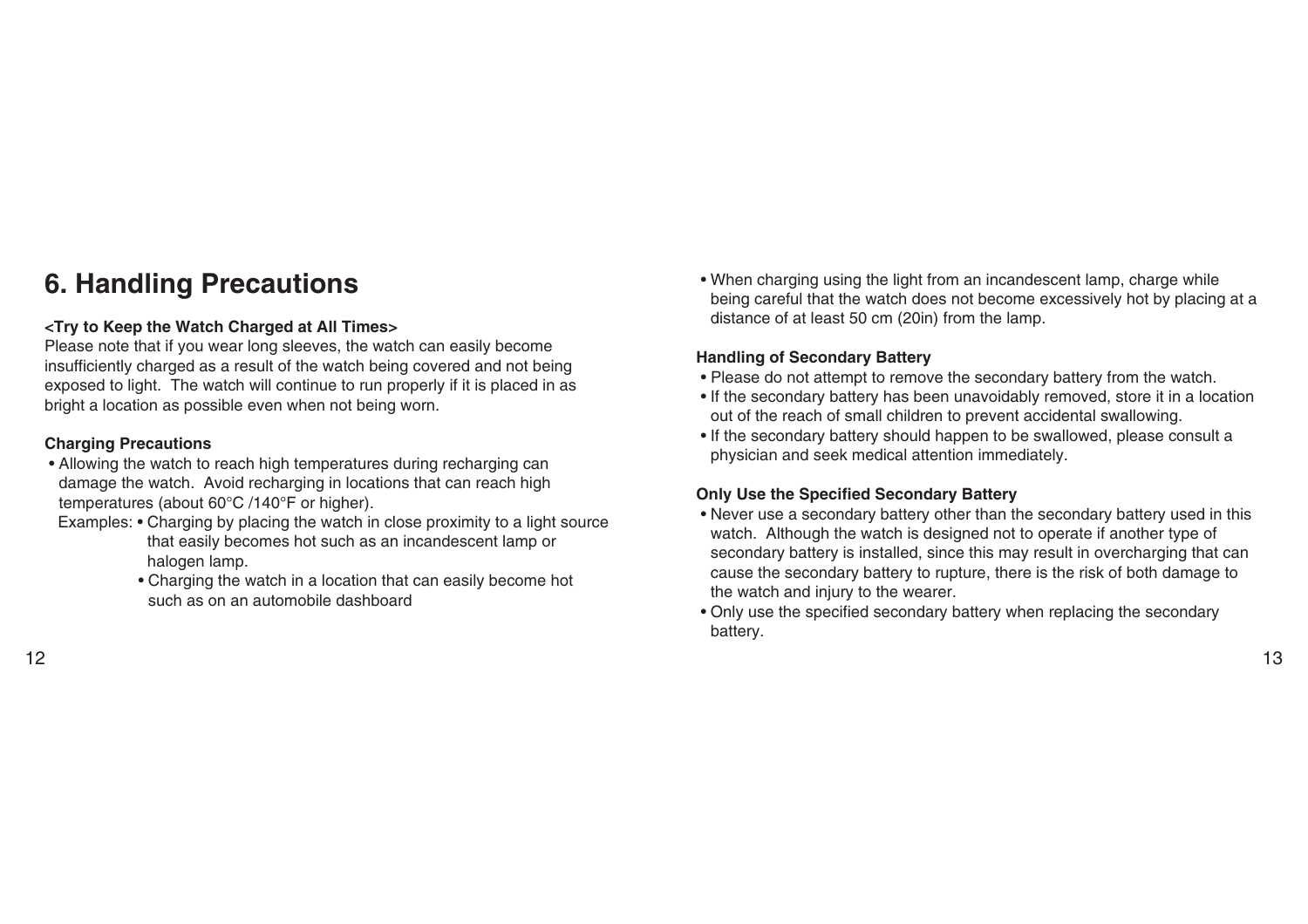# **7. Replacing the Secondary Battery**

Unlike ordinary silver-based batteries, the secondary battery used in this watch does not have to be periodically replaced since it is able to be charged and discharged repeatedly.

# **8. Setting the Time and Date**

In the case the crown is of the screw-lock type, loosen the screw by turning the crown to the left before operating the crown, and after having returned the crown to the normal position following operation, turn it to the right while pushing it in to securely retighten it.



### **[Setting the Time]**

- 1. Pull the crown out to the time correction position when the second hand has reached the 0 seconds position.
- 2. Turn the crown to set the time.
	- The 24 hour hand moves in conjunction with the hour hand. Pay attention to AM and PM when setting the time.
- 3. Securely return the crown to the normal position in synchronization with a telephone or other time service.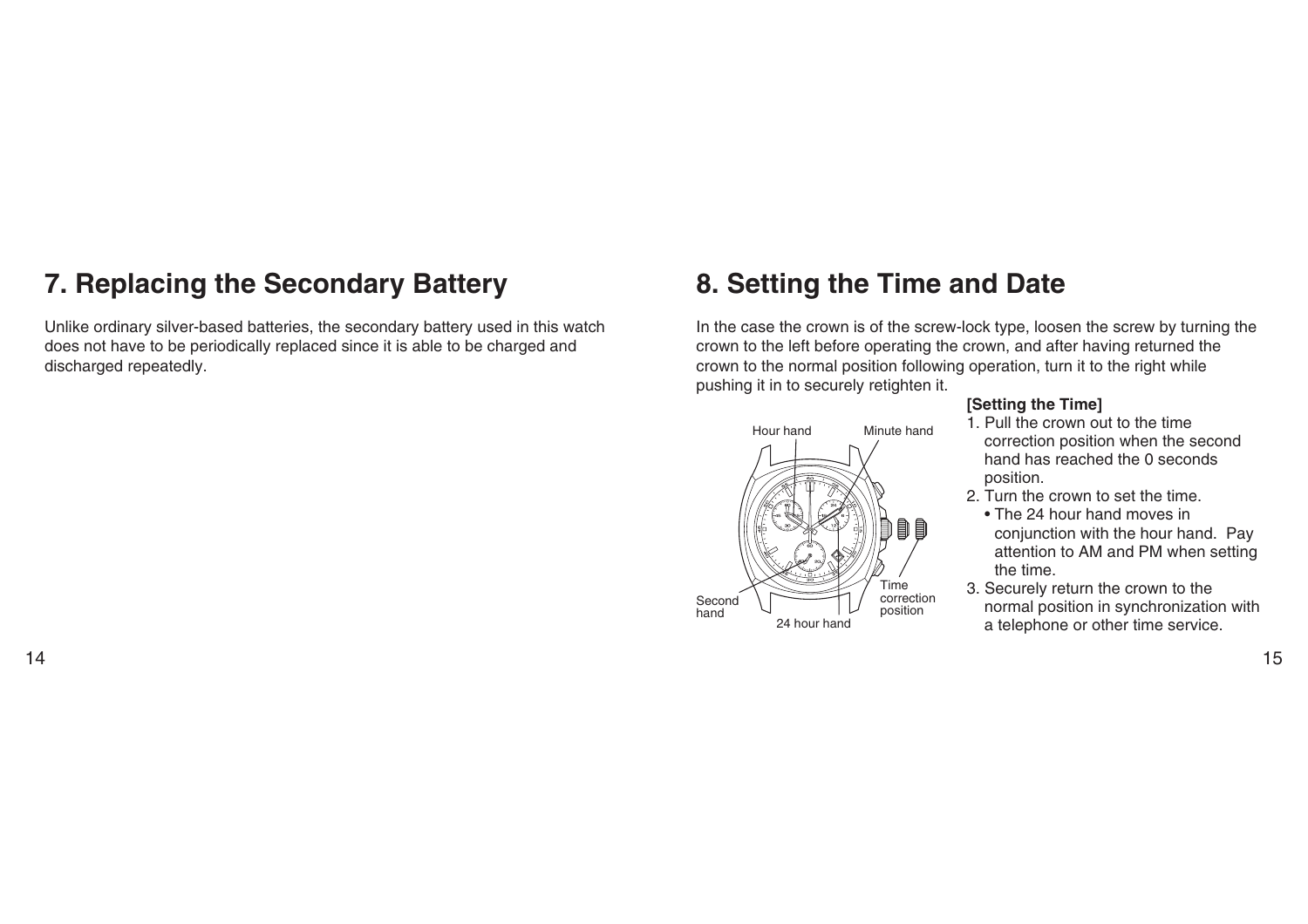### **[Hint for Accurately Setting the Time]**

After stopping the second hand at the 0 seconds position, turn the minute hand 4-5 minutes past the correct time and then turn it back to the correct time. The time on the watch can then be set to the correct time by pushing in the crown in synchronization with a time service tone.

### **[Setting the Date]**

Date correction position



- 1. Pull the crown out to the date correction position.
- 2. Turn the crown to the right to set the date.
	- The crown turns freely and the date does not change if the crown is turned to the left.
	- If the date is set while the time on the watch is between the hours of about 9:00 PM and 1:00 AM, the date may not change on the following day. If this happens, set the date after temporarily moving the hands to a time other than between the above times.
- The date is based on a 31-day calendar. The date must be changed from the last day of the month to the first day of the following month for those months not having 31 days (months having 30 days and February).
- The date changes at around 12:00 AM.
- 3. Once the date has finished being set, return the crown to the normal position.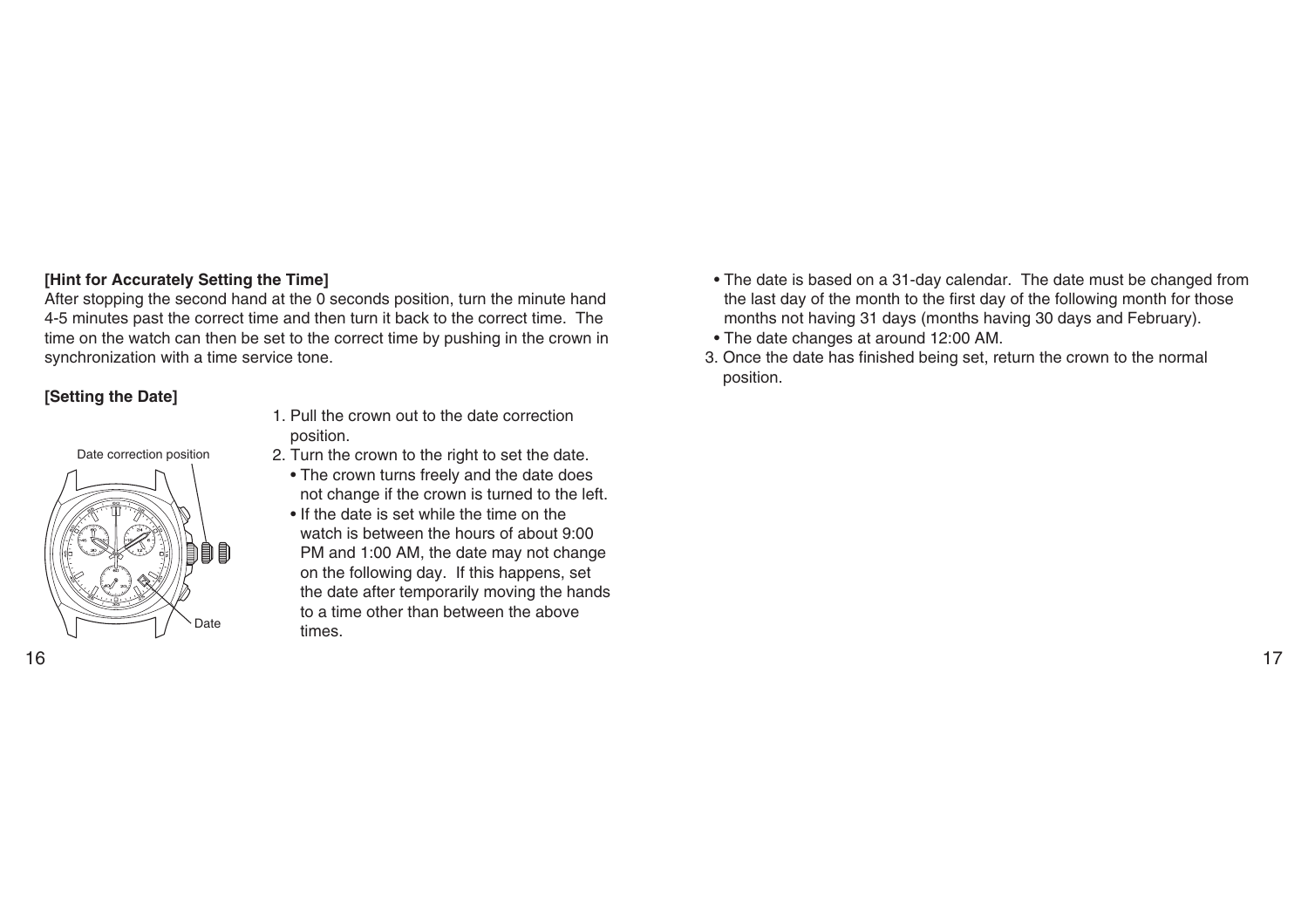# **9. Using the Chronograph**

The chronograph function of this watch is able to measure and display elapsed time up to 59 minutes, 59 seconds in 1 second units. After 60 minutes have elapsed, each of the chronograph hands automatically stop at the 12:00 position.

# 8 Chronograph second hand Button (A) Button (B) Chronograph minute hand

### **[Chronograph Timing]**

- 1. Start timing by pressing button (A).
- The chronograph is repeatedly started and stopped by pressing button (A).
- 2. Pressing button (B) resets the chronograph to 0 seconds.



**Note:** • Do not subject the chronograph to strong impacts while chronograph timing is in progress. Subjecting the watch to a strong impact during chronograph timing or when the chronograph has stopped automatically after 60 minutes have elapsed can cause the chronograph minute hand to shift out of position. If this happens, press button (B) to reset to the 12:00 position before using the chronograph again.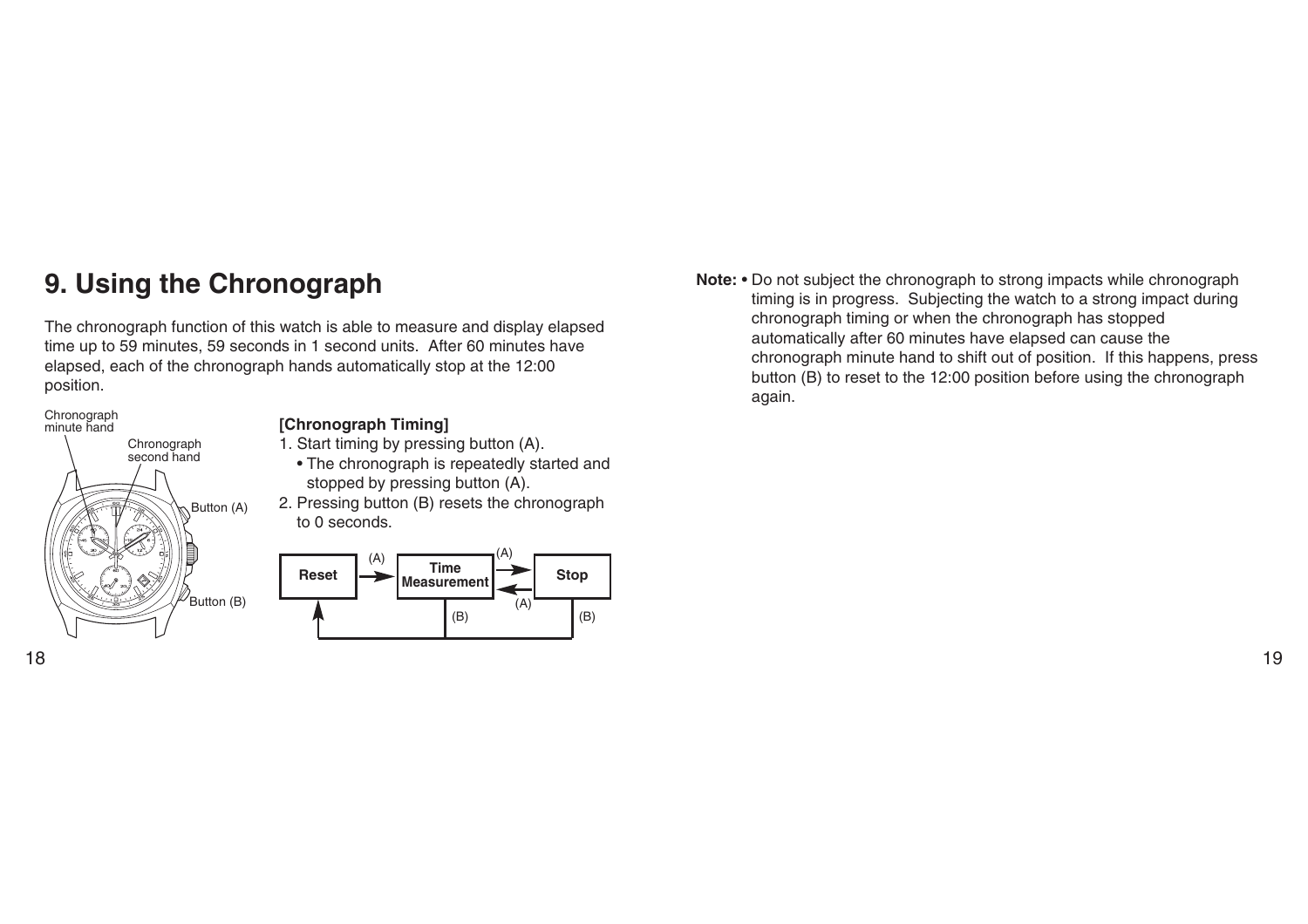# **10. Zero Positioning of Chronograph Second Hand**

When resetting the chronograph, if the chronograph second hand does not return to the 0 seconds position or if the chronograph second had has shifted out of position due to strong impact, perform zero positioning of the chronograph second hand according to the procedure described below.

- In the case the crown is of the screw-lock type, loosen the screw before operating the crown.
- The zero positioning procedure cannot be performed while the insufficient charging warning feature is activated (while the second hand is moving at 2 second interval movement due to the watch being insufficiently charged). Sufficiently charge the watch and check that the second hand is moving at 1 second interval movement before performing the zero positioning procedure.

### **[Chronograph Second Hand Zero Positioning]**

Chronograph minute handChronograph second hand Button (A) 8 圁 目 Time correction position Button (B)

- 1. Pull the crown out to the time correction position.
- 2. 1) Press button (A) for 3 seconds or more and release it, the watch enters the chronograph second 0 position correction mode.

2) Press button (A) to position the chronograph second hand at the 0 position.

• The chronograph second hand can be advanced one second at a time (in the clockwise direction) each time button (A) is pressed.

• The chronograph second hand can be advanced rapidly by depressing button (A) continuously.

- 3. Once the chronograph second has been positioned at the 0 position, reset the time and return the crown to the normal position.
- 4. Press button (B) to check that the chronograph minute hand has been reset to the 0 position.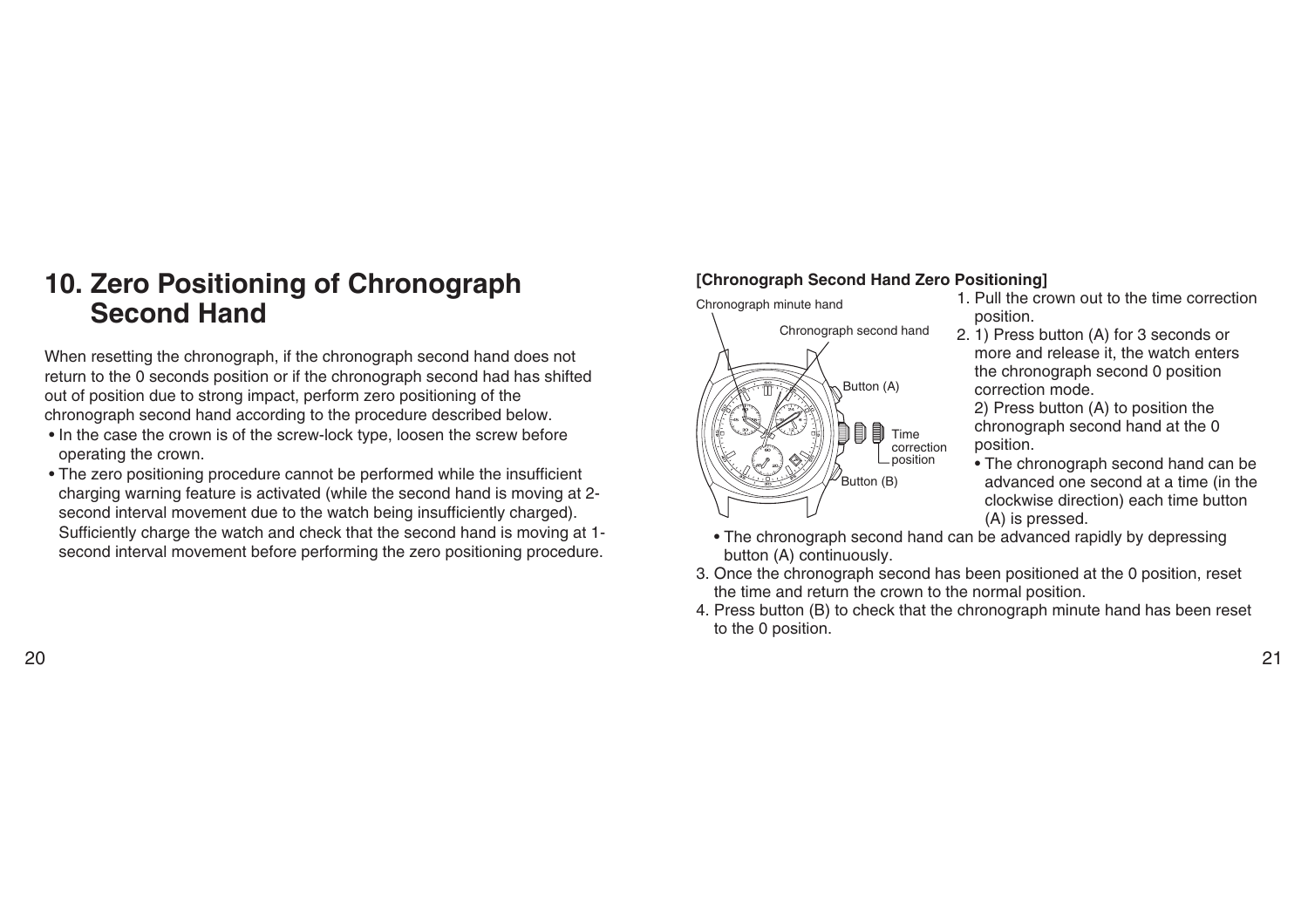# **11. Precautions**

### **CAUTION: Water-resistance performance**

For correct use within the design limits of the watch, confirm the level of waterresistance of your watch, as indicated on the dial and case, and consult the table.

| There are several types of water-resistant watches, as<br>shown in the following table.                                 |                                                                         | <b>Examples of use</b>                  |                      |                            |                                                  |                  |                 |                                          |
|-------------------------------------------------------------------------------------------------------------------------|-------------------------------------------------------------------------|-----------------------------------------|----------------------|----------------------------|--------------------------------------------------|------------------|-----------------|------------------------------------------|
|                                                                                                                         |                                                                         |                                         |                      |                            |                                                  |                  |                 |                                          |
| The unit "bar" is roughly equal to 1 atmosphere.<br>* WATER RESIST(ANT) xx bar may also be indicated<br>as W.R. xx bar. |                                                                         | زره)                                    |                      | Q)<br>C                    | $\circ\ ^\circ\ ^\circ\ ^\circ$                  |                  |                 |                                          |
| <b>Indication</b>                                                                                                       |                                                                         | Minor exposure to water                 | Moderate exposure to | Marine sports              | Scuba diving                                     | Operation of the |                 |                                          |
| Dial                                                                                                                    | Case<br>(case back)                                                     | <b>Specifications</b>                   |                      | (washing face, rain, etc.) | water (washing, kitchen<br>work, swimming, etc.) | (skin diving)    | (with air tank) | crown or button<br>with moisture visible |
| <b>WATER RESIST</b><br>or no indication                                                                                 | <b>WATER</b><br>RESIST(ANT)                                             | Water-resistant to<br>3 atmospheres     | <b>OK</b>            | <b>NO</b>                  | <b>NO</b>                                        | <b>NO</b>        | <b>NO</b>       |                                          |
| WR 50 or WATER<br><b>RESIST 50</b>                                                                                      | <b>WATER</b><br>RESIST(ANT) 5 bar or<br>WATER RESIST(ANT)               | Water-resistant to<br>5 atmospheres     | <b>OK</b>            | OK                         | <b>NO</b>                                        | <b>NO</b>        | <b>NO</b>       |                                          |
| WR 100/200 or<br><b>WATER RESIST</b><br>100/200                                                                         | <b>WATER RESIST(ANT)</b><br>10bar/20 bar or<br><b>WATER RESIST(ANT)</b> | Water-resistant to<br>10/20 atmospheres | <b>OK</b>            | OK                         | <b>OK</b>                                        | <b>NO</b>        | <b>NO</b>       |                                          |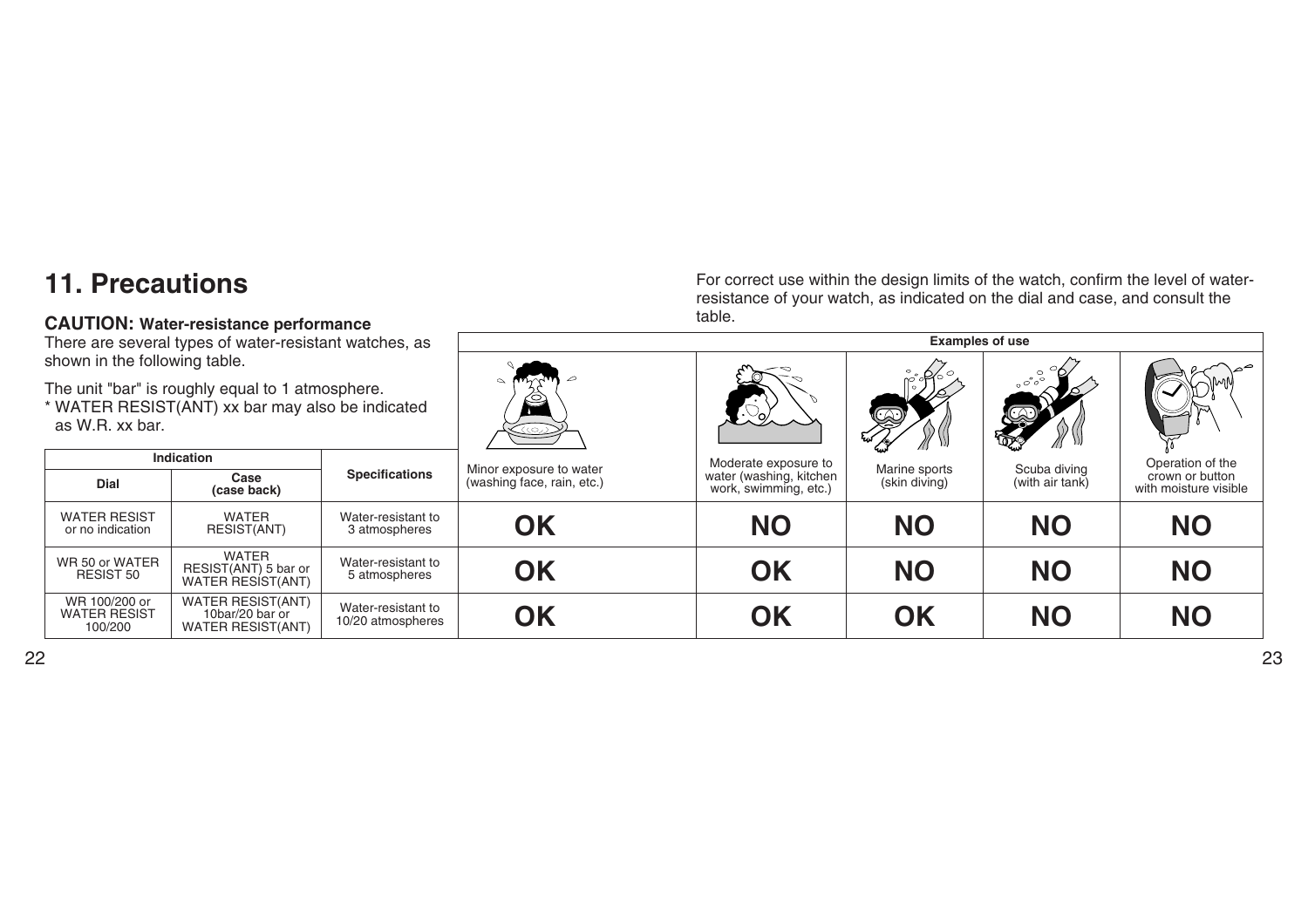- Water-resistance for daily use (to 3 atmospheres): This type of watch is waterresistant to minor exposure to water. For example, you may wear the watch while washing your face; however, it is not designed for use underwater.
- Upgraded water-resistance for daily use (to 5 atmospheres): This type of watch is water-resistant to moderate exposure to water. You may wear the watch while swimming; however, it is not designed for use while skin diving.
- Upgraded water-resistance for daily use (to 10/20 atmospheres): This type of watch may be used for skin diving; however, it is not designed for scuba or saturated diving using helium gas.

## **CAUTION**

- Be sure to use the watch with the crown pressed in (normal position). If your watch has a screw-lock type crown, be sure to tighten the crown completely.
- Do NOT operate the crown or button with wet fingers or when the watch is wet. Water may enter the watch and compromise water-resistance.
- If the watch is used in seawater, rinse with fresh water afterward and wipe with a dry cloth.
- If moisture has entered the watch, or if the inside of the crystal is fogged up and does not become clear within a day, immediately take the watch to your dealer or Citizen Service Center for repair. Leaving the watch in such a state will allow corrosion to form inside.

• If seawater enters the watch, place the watch in a box or plastic bag and immediately take it in for repair. Otherwise, pressure inside the watch will increase, and parts (crystal, crown, buttons, etc.) may come off.

### **CAUTION: Keep your watch clean.**

- Leaving dust and dirt deposited between the case and crown may result in difficulty in pulling the crown out. Rotate the crown while in its normal position, from time to time, to loosen dust and dirt and then brush it off.
- Dust and dirt tend to be deposited in gaps in the back of the case or band. Deposited dust and dirt may cause corrosion and soil your clothing. Clean the watch occasionally.

### **Cleaning the Watch**

- Use a soft cloth to wipe off dirt, perspiration and water from the case and crystal .
- Use a soft, dry cloth to wipe off perspiration and dirt from the leather band.
- To clean a metal, plastic, or rubber watchband, wash away dirt with mild soap and water. Use a soft brush to remove dust and dirt jammed in the gaps in the metal band. If your watch is not water-resistant, take it to your dealer.

**NOTE:** Avoid using solvents (thinner, benzine, etc.), as they may mar the finish.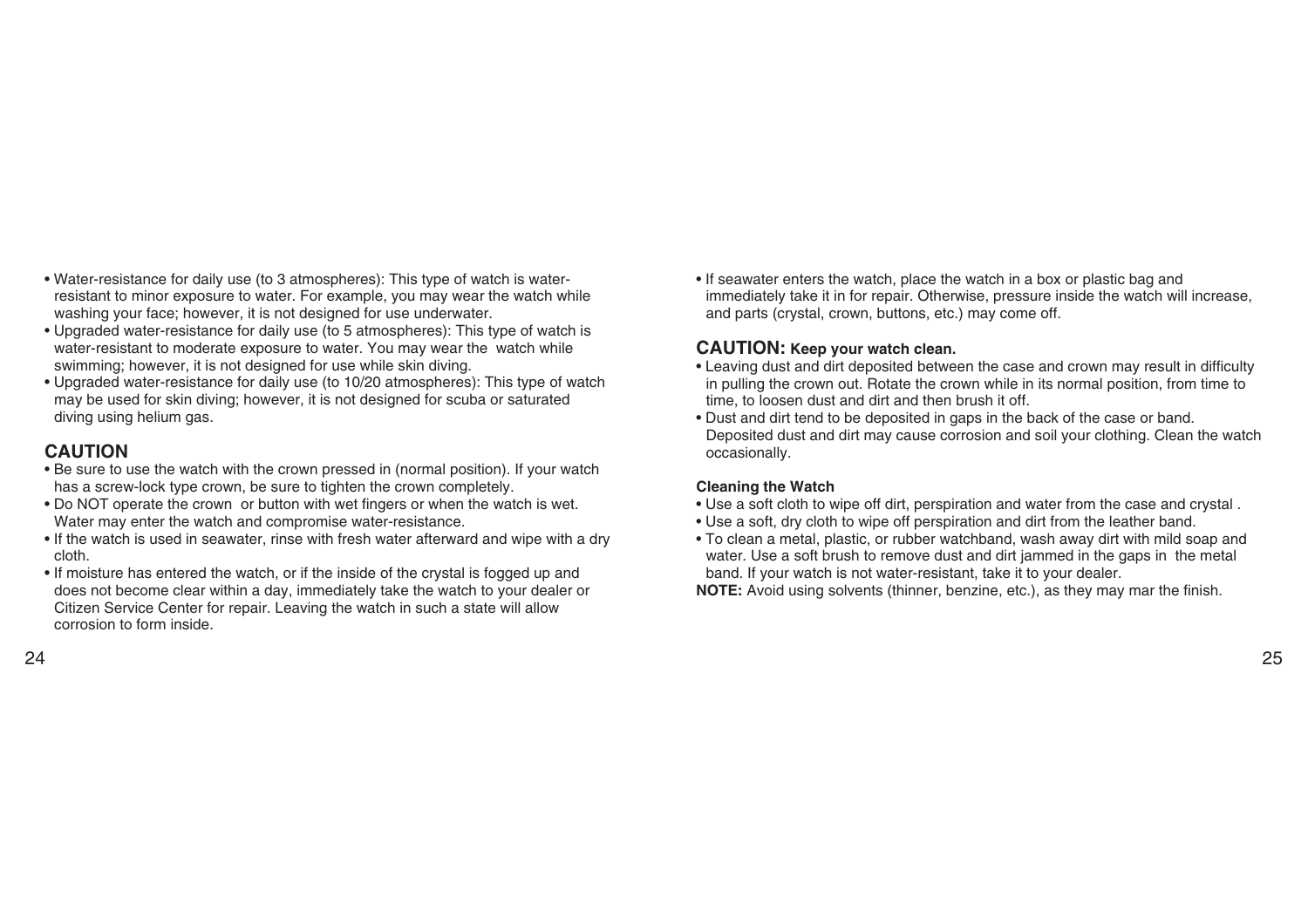### **CAUTION: Operating environment**

• Use the watch within the operating-temperature range specified in the instruction manual.

Using the watch where temperatures are outside the specified range, may result in deterioration of functions or even stoppage of the watch.

• Do NOT use the watch in places where it is exposed to high temperature, such as in a sauna.

Doing so may result in a skin burn.

• Do NOT leave the watch in a place where it is exposed to high temperature, such as the glove compartment or dash-board of a car.

Doing so may result in deterioration of the watch, such as deformation of plastic parts.

• Do NOT place the watch close to a magnet.

Timekeeping will become inaccurate if you place the watch close to magnetic health equipment such as a magnetic necklace or a magnetic latch of a refrigerator door or handbag clasp or the earphone of a mobile phone. If this has occurred, move the watch away from the magnet and reset the time.

• Do NOT place the watch close to household appliances that generate static electricity.

Timekeeping may become inaccurate if the watch is exposed to strong static electricity, such as is emitted from a TV screen.

- Do NOT subject the watch to a strong shock such as dropping it onto a hard floor.
- Avoid using the watch in an environment where it may be exposed to chemicals or corrosive gases.

If solvents, such as thinner and benzine, or substances containing such solvents come in contact with the watch, discoloration, melting, cracking, etc. may result. If the watch comes in contact with mercury used in thermometers, the case, band or other parts may become discolored.

### **Periodical inspections**

Your watch needs inspection once in every two or three years for safety and long use.

To keep your watch water-resistant, the packing needs to be replaced regularly. Other parts need to be inspected and replaced if necessary. Ask for Citizen geuine parts upon replacement.